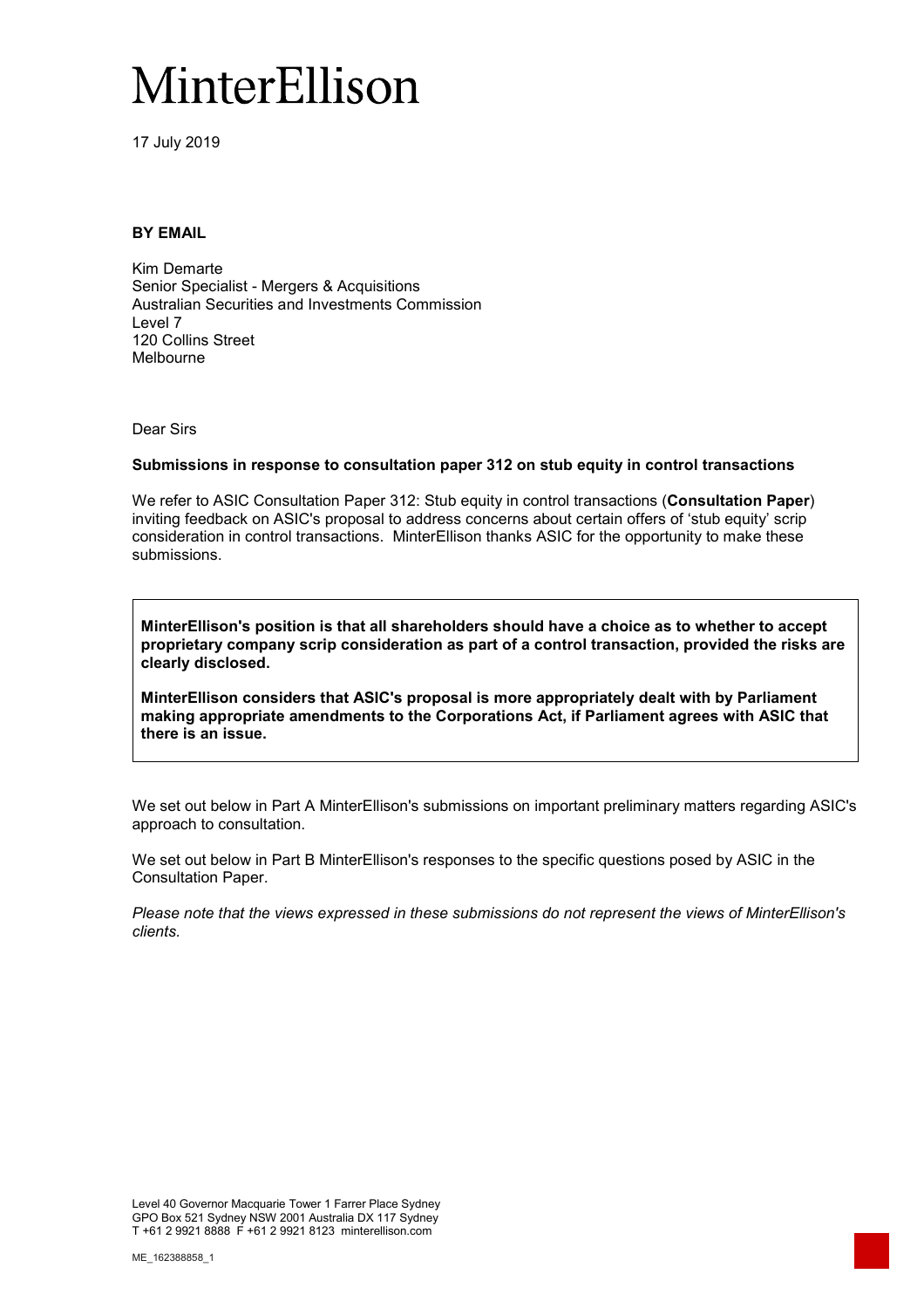# **Part A – Appropriateness of ASIC's approach to public consultation in this instance**

# *Summary*

- We query the appropriateness of ASIC's approach to public consultation in this instance.
- We encourage ASIC to adopt a policy position that ASIC will not propose to make individual instruments modifying Chapter 6 of the *Corporations Act 2001* (Cth) (**Corporations Act**) to reflect a policy position that has not been subject of *prior* public consultation.

# *Explanation*

On 13 December 2018, ASIC published media release 18-376MR in which ASIC stated that if any offers of proprietary scrip consideration were proposed as part of control transactions after the date of that media release, but prior to the conclusion of ASIC's future public consultation, ASIC "*may consider making individual instruments modifying s708 to similar effect"*. *1*

That media release was published some six months before ASIC commenced its public consultation on 4 June 2019.

We appreciate that in media release 18-376MR ASIC did not expressly prohibit offers of stub equity as part of control transactions. However, the reality is that this statement had a practical outcome that was, in effect, a defacto prohibition on further offers of stub equity as part of control transactions, before ASIC's public consolation had even started.

At the time ASIC released 18-376MR, MinterEllison was advising a number of potential bidders who were contemplating stub equity structures as part a potential control transaction – in each such case the potential bidder declined to proceed with the stub equity structure as to do so would have been costly and would have had unclear prospects of success – it would have required the potential bidder to make costly submissions on the appropriateness of such an instrument well before the transaction was certain.

This practical outcome should demonstrate to ASIC the inappropriateness of proposing to make individual instruments modifying Chapter 6 of the Corporations Act to reflect a significant change of policy position that has not been subject of *prior* public consultation. Such an approach risks having a chilling effect on the market. We submit that such an impact is inappropriate.

Proposing to modify the law before public consultation takes place also risks creating a perception that such consultation is not genuine. This perception can arise even if ASIC only proposes to make such modifications on a case-by-case basis, and subject to the opportunity to make individual submissions. We submit that this risk should be avoided, as any such perception can lead to a longer-term undermining of the relevant policy position.

The fact that ASIC was permitted to take this approach by the scope of ASIC's powers under Part 6C.3 of the Corporations Act highlights a genuine concern we have with the current drafting of Part 6C.3 of the Corporations Act. The problem is that Part 6C.3 of the Corporations Act does not require ASIC to consult the public *prior* to modifying the Corporations Act, even where such modification would impact a broad cross-section of market participants.

It is helpful to contrast the position under Part 6C.3 of the Corporations Act with ASIC's powers to make rules under Division 3 of Part 7.5B of the Corporations Act. ASIC is not permitted to make a rule under Division 3 of Part 7.5B of the Corporations Act unless ASIC has consulted the public about the proposed rule. Whilst we appreciate that Part 7.5B of the Corporations Act is concerned with the regulation of financial benchmarks, which because of their nature are relied on by a broad section of the public, therefore requiring public consultation before changes are met, we consider that modifications under Part 6C.3 of the Corporations Act that affect broad classes of people are analogous, particularly where ASIC's changed policy position is more restrictive than what the legislation allows.

We submit that it is appropriate for ASIC to adopt a formal policy position that applies an equivalent approach to an exercise of ASIC's powers under Part 6C.3 of the Corporations Act as applies under Division 3 of Part 7.5B of the Corporations Act. That is, ASIC should adopt a policy position that it will not modify Chapter 6 of the Corporations Act, even on an interim basis, to reflect a policy position that has

<sup>&</sup>lt;sup>1</sup> We note that ASIC excluded the offer of stub equity under the Greencross Limited scheme of arrangement from this treatment on the basis that we understand it was 'grandfathered' by ASIC.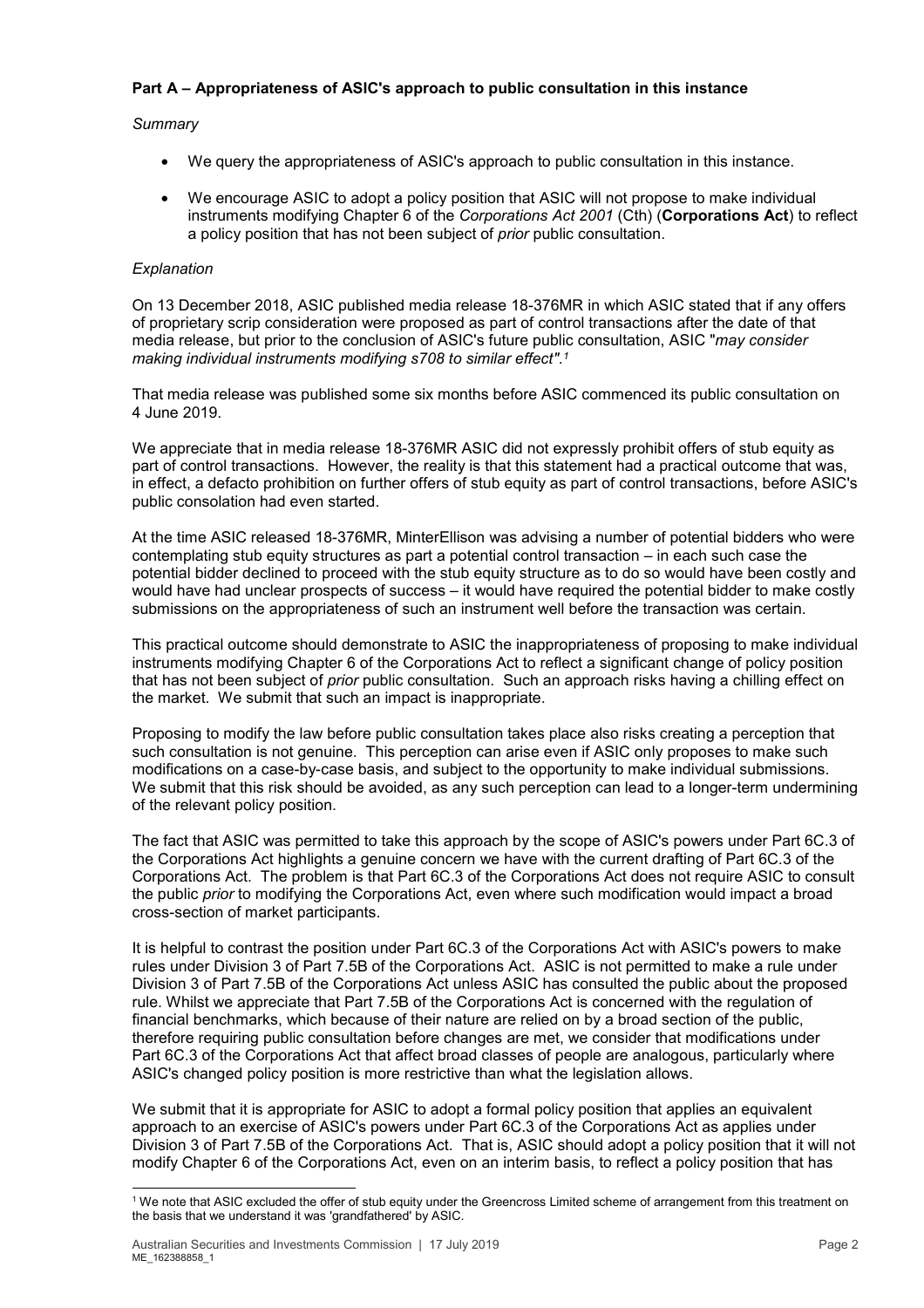not been subject of *prior* public consultation. The only exceptions should relate to genuinely urgent cases or where ASIC is acting to rectify in a facilitative manner a clear anomaly that restricts the conduct of market participants in an inappropriate manner or in a manner contrary to the principles in section 602 of the Corporations Act.

# **Part B – Responses to list of questions**

# **B1Q1 – Do you agree with our proposal to prevent offers of stub equity in proprietary companies to retail investors under the exemptions for control transactions? If not, why not?**

## *Summary*

- We do not agree with ASIC's proposal, because we do not consider that there exists a clear policy or legislative intent that companies offering stub equity under control transactions must offer the various protections that ASIC considers important for widely held companies.
- Given the absence of any clear policy or legislative intent, we submit that it is a matter for Parliament to consider and, if thought fit, enact any amendments to the Corporations Act to give effect to ASIC's proposal.

## *Explanation*

ASIC appears to accept that, where stub equity in a proprietary company is offered under a scheme of arrangement, the requirement to comply with ASIC Regulatory Guide 60 and s636(1)(g) of the Corporations Act means that retail investors will receive the same disclosures that would be required to be included in a prospectus under Chapter 6D of the Corporations Act. That is, from a disclosure perspective, retail shareholders are in exactly the same position that they would have been in if a prospectus had been issued.

ASIC's position is that, despite the equivalence of disclosure, offers of stub equity in proprietary companies to retail investors should not be allowed under the exemptions for control transactions because proprietary companies are not an appropriate vehicle for general public offerings to a large number of investors. ASIC argues that there is an existing policy underpinning s113 of the Corporations Act that investors in widely held companies must be afforded the safeguards that the law explicitly contemplates for shareholders of public companies.

We submit that, in order to assess ASIC's claim that offers of equity in proprietary companies under the exemptions for control transactions offends the public policy inherent in s113 of the Corporations Act, that policy must be identified with clarity.

ASIC states in the Consultation Paper at [16] that offers of scrip in proprietary companies under schemes of arrangement is contrary to the "*clear legislative intent of s113 and the limitations placed on proprietary companies*". Paragraphs [12] to [18] of the Consultation Paper repeatedly refer to the existence of such "*policy*", "*legislative intent*", and "*intent and function*". If that were correct, then evidence of that policy and intent should be clearly identifiable by reference to, for example the origins and rationale for antecedent legislation and commentary on analogous provisions overseas.

We submit that ASIC has not been able to point to any evidence that such a policy or intent exists, or indeed what the precise terms of such policy are:

- (a) The terms of s113 of the Corporations Act plainly do not operate to introduce any such policy or intent considerations. Indeed, if ASIC's position were true, the Corporations Act would provide that only Australian public companies can offer shares to persons in Australia – but it does not and schemes have been approved where the consideration comprises shares in a foreign company where the safeguards that the law contemplates for shareholders of Australian public companies (such as the application of Chapter 6 of the Corporations Act and in the case of listed Australian companies, substantial holding disclosure) do not apply.
- (b) Paragraphs [12] to [18] of the Consultation Paper do not refer to any external sources to support ASIC's claims that such policy or intent exists. There is no explanatory memorandum or second reading speech, either in relation to section 113 of the Corporations Act or its Australian or overseas antecedents, that supports the proposition that such policy or intent exists. There is no case law that supports the proposition that such policy or intent exists. The reality is that these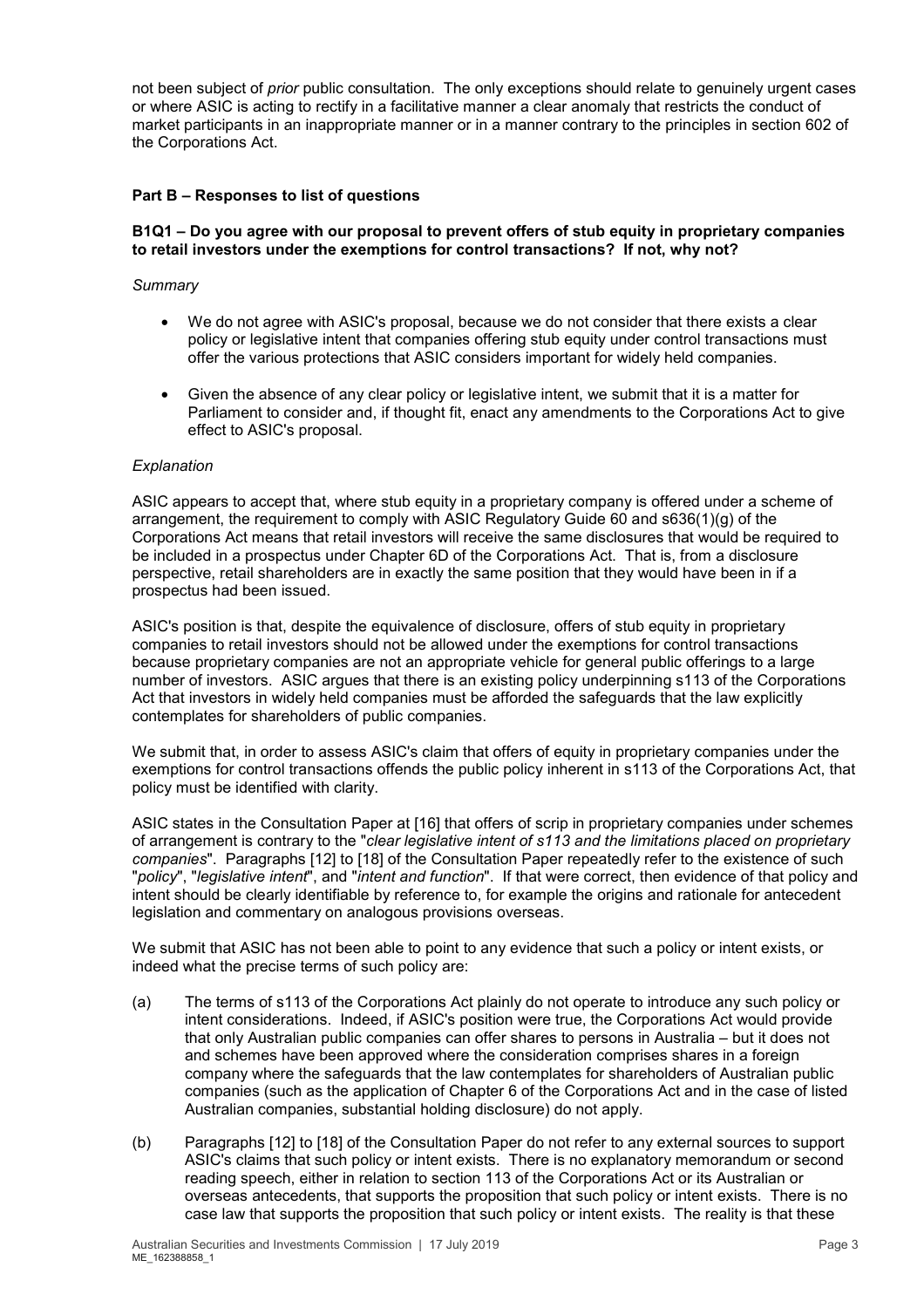are merely statements of ASIC's own current view, apparently formed for the first time sometime *after* the KKR/Pepper scheme of arrangement.

(c) ASIC's submissions to the Court in *Capilano Honey Limited (No 2)* [2018] FCA 1925 argued that the existence of such a policy is evidenced by the fact that recent amendments to the Corporations Act to allow for crowd sourced funding require companies who do so to provide investors some of the reporting and related party protections that are otherwise features of public companies. However, the Court in *Capilano* did not accept this, and instead held at [75](1) that the fact that Parliament did not prescribe that a public company must be used without exception indicates that the public policy considerations are more complex and flexible than ASIC suggests.

The Court has held that s113 of the Corporations Act, together with s708(17) and s708(18) of the Corporations Act, permit the offer of securities of a proprietary company as part of a control transaction. Given the absence of any clear policy or legislative intent that investors in widely held companies must be afforded the safeguards of a public company, we submit that it is a matter for Parliament to consider and, if it thinks fit, to enact any amendments to the Corporations Act to give effect to ASIC's proposal. It should not be the case that ASIC's view of what should be the policy of or legislative intent of these provisions should apply in the absence of clear evidence of Parliament's own policy or intent.

We also query the perceived need to make the modifications proposed in order to protect investors. There have been over 400 schemes of arrangement to take-private ASX listed entities completed since 2001. The use of the exemption under s708(17) of the Corporations Act therefore amounts to less than 0.5% of those schemes of arrangement completed since 2001.

### **B1Q2 – Do you have any comments on the form of the proposed legislative instrument in so far as it modifies Ch 6D?**

No.

**B2Q1 – Do you agree with our proposal to prevent offers of stub equity where the terms of the offer require that scrip to be held by a custodian or subject to an agreement that avoids:** 

- **(a) the application of the takeover bid provisions in Ch 6 or the disclosing entity provisions in Pt 1.2A; or**
- **(b) the 50 non-employee shareholder limit in s113(1)?**

#### **If not, why not?**

#### *Summary*

- We do not agree with ASIC's proposal, because we do not consider that there exists a clear policy that companies offering stub equity in control transactions must be subject to the disclosing entity provisions and to the takeover provisions.
- Given the absence of any clear policy, we submit that it is a matter for Parliament to consider and, if it thinks fit, enact any amendments to the Corporations Act to give effect to ASIC's proposal.

#### *Explanation*

ASIC's position is that offers of stub equity in control transactions that employ custody or securityholder arrangements should not be entitled to rely on the exceptions in items 1-4 (takeover bids) and 17 (schemes of arrangement) of s611 of the Corporations Act because such arrangements avoid the application to that company of:

- (a) the disclosing entity provisions; and
- (a) the takeover provisions.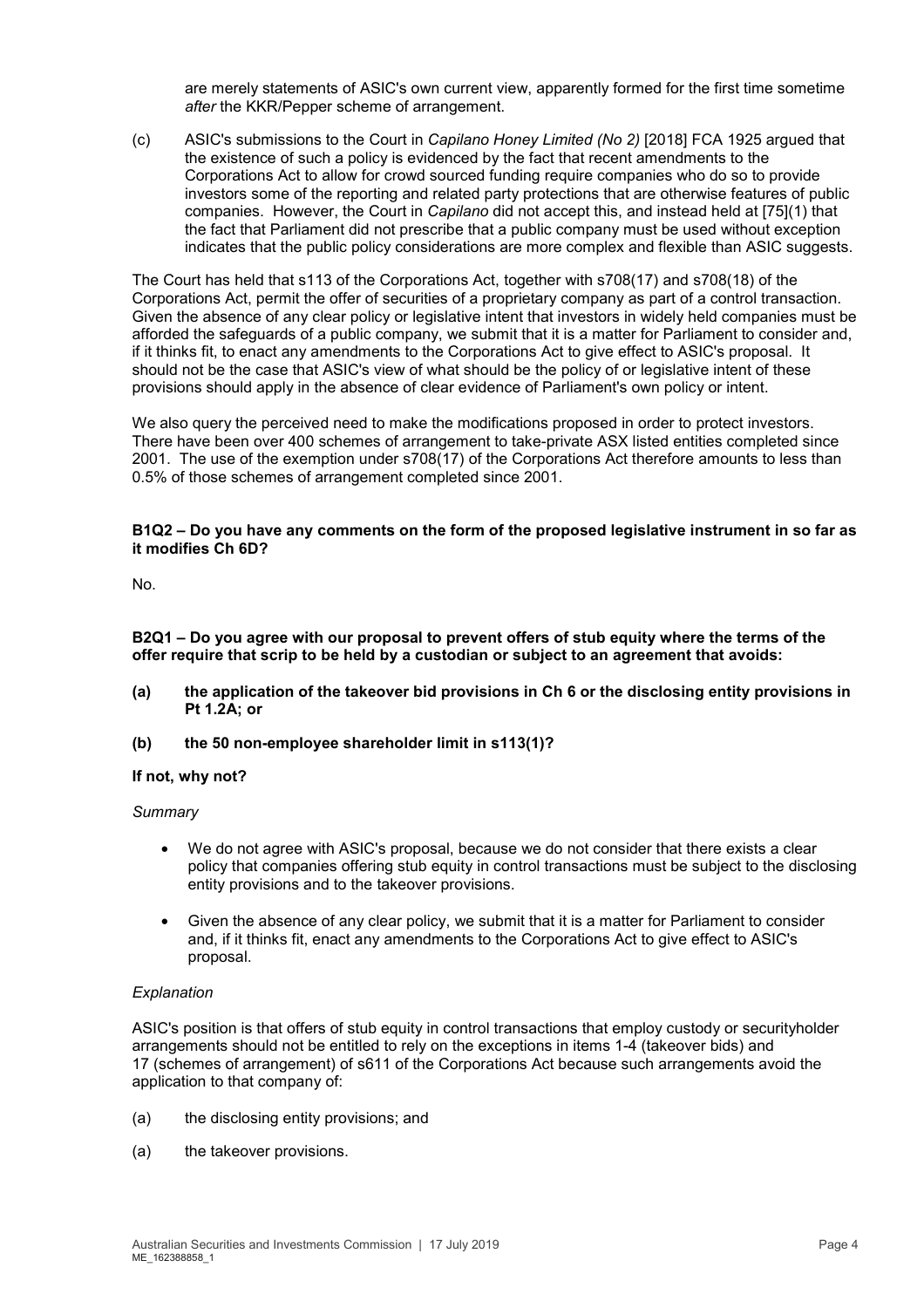In respect of the disclosing entity provisions, ASIC argues that there is an existing policy underpinning the disclosing entity provisions that mean that these provisions must apply to all widely-held companies. ASIC cites as evidence of this policy:

- (a) paragraphs 3 4 of the explanatory memorandum to the Corporate Law Reform Bill 1993; and
- (b) the second reading speech in relation to an earlier draft of the provisions in the Corporate Law Reform Bill 1992 (No. 2).

ASIC argues that those external sources are evidence that the enhanced disclosure obligations in the disclosing entity provisions are intended to apply to all entities in which members of the public invest.

The reality is that those external sources explain the reason why the disclosing entity provisions are beneficial to investors in the entities to which those obligations apply. Importantly, those external sources do not state that Parliament intended that the disclosing entity provisions must necessarily apply to all entities in which members of the public invest. This is the critical failure in ASIC's argument.

The reality is that if Parliament had intended to give effect to a policy that all entities in which members of the public invest must have the benefit of the disclosing entity provisions, then the Corporations Act would have provided that only a public company whose securities are held (or will be held) by 100 or more people may offer its securities to persons in Australia. But the Corporations Act does not do so, and has never done so. For example, the Corporations Act permits offer of securities by foreign issuers, including issuers whose domestic legislation does not provide investors with equivalent protections found in the disclosing entity provisions.

In respect of the takeover provisions, ASIC argues that the takeover provisions should be made to apply in accordance with what ASIC describes as "*their underlying policy*".

That is, ASIC argues that there is an existing policy underpinning the takeover provisions that mean that companies should not be allowed to avoid the application of those provisions by using custody or securityholder arrangements. At [34] of the Consultation Paper, ASIC concedes that using custody or securityholder arrangements "*may be legal*" but states that ASIC is concerned that it "*enables avoidance of these important investor protections"*.

We submit that, in order to assess ASIC's claim that there is an "*underlying policy*" that means that offerors of stub equity should not be entitled to avoid the application of the takeover provisions by using custody or securityholder arrangements, that policy must be identified with clarity.

We submit that ASIC has not been able to provide any evidence that any such policy exists, or indeed what the precise terms of such policy are:

(a) The reality is that there is no 'anti-avoidance' provision (either express or implied) in the takeover provisions, and there has never been one. Indeed, the opposite is true – the Courts have consistently held that the takeover provisions do not have to be followed in all cases, just because they are there. Bryson J stated in *Nicron Resources Ltd v Catto* (1992) ACSR 219 at 235 that (in determining if a takeover offer should be preferred to a scheme of arrangement):

"*Chapter 6 procedure is not to be followed merely because it is there. It is not Mount Everest*."

(b) The Consultation Paper does not refer to any external sources to support ASIC's claims that an 'anti-avoidance' policy exists in respect of the takeover provisions. There is no explanatory memorandum or second reading speech that supports the proposition that such policy exists. There is no case law that supports the proposition that such policy exists. The reality is that these are merely statements of ASIC's own view.

What ASIC's proposal is saying is that ASIC considers that the disclosing entity provisions and the takeover provisions must be made to apply to offerors of stub equity, even though there is no legal requirement to do so, in order that the protections offered under those provisions apply.

The true position is that explained by the Court in *Capilano* at [75](1), namely that the public policy considerations relevant to mandatory custody arrangements are more complex and flexible. Those public policy considerations are not necessarily furthered by simply mandating that the disclosing entity provisions and the takeover provisions must be made to apply to offerors of stub equity.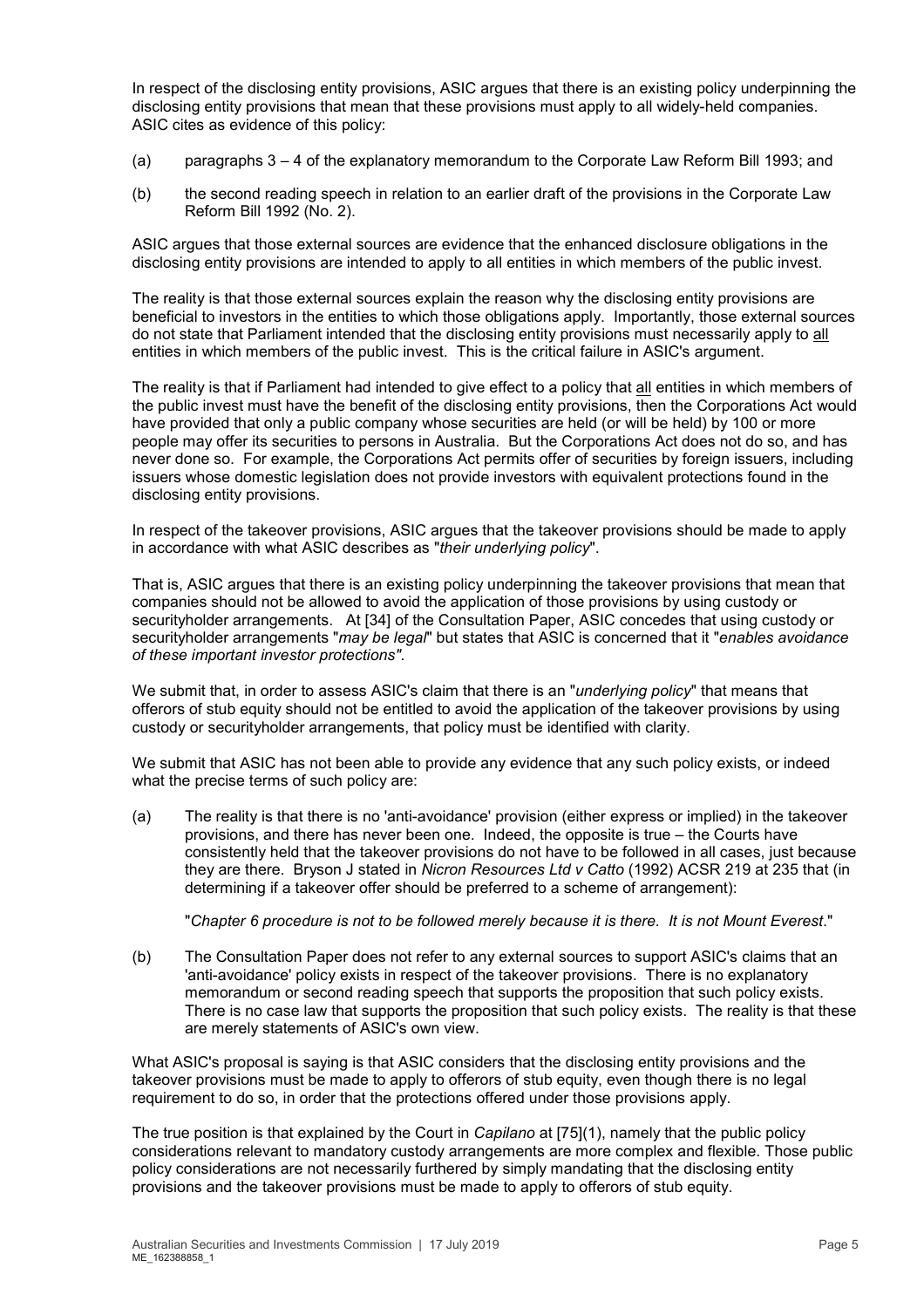Further, we disagree with ASIC's view that no amount of disclosure is adequate if the protections offered under the disclosing entity provisions and the takeover provisions do not apply. Shareholders who are offered stub equity through mandatory custody arrangements are being offered a commercial opportunity to share in the upside of private ownership, which some might regard as valuable to them. In circumstances where the consequences of the disclosing entity provisions and the takeover provisions not applying due to mandatory custody arrangements are disclosed to those shareholders in very clear terms, we do not see what public policy is served by denying shareholders the valuable commercial opportunity that a stub equity proposal seeks to offer them. Indeed, there are benefits to private ownership that are simply not available in the public domain. That is after all why private equity firms engage in 'take-private' transactions – they see an opportunity to drive value out of a target acquisition that often cannot be realised by the target itself while in public ownership.

In particular, we are very concerned by ASIC's proposal because we consider this to be an example of ASIC attempting to make new law where the law does not currently apply, rather than attempting to clarify its operation. We consider that this role is properly reserved for Parliament. As such, we submit that it is a matter for Parliament to consider any amendments to the Corporations Act to give effect to ASIC's proposal. It cannot be the case that ASIC's view of what the law should be can apply in the absence of clear evidence of Parliament's own policy or intent.

## **B2Q2 – Should particular types of custodian arrangement or securityholder agreement be excluded from the proposal? If so, please explain why.**

We consider that, should Parliament consider it appropriate to exclude custodian arrangements or securityholder agreements from the exceptions in items 1-4 (takeover bids) and 17 (schemes of arrangement) of s611 of the Corporations Act, then it should only apply to offerors who are proprietary companies. That is, the use of custodian arrangements or securityholder agreements by public companies should be allowed.

In those circumstances, we consider this is appropriate because the use of a public company would import the various safeguards that the law provides for shareholders of public companies.

### **B2Q3 – Are there any modifications to the proposal which may address unintended consequences of restricting the use of mandatory custodian arrangements and securityholder agreements in this way? Could these be addressed by including further modifications or individual relief?**

We consider that there will be many consequences of restricting the use of mandatory custodian arrangements and securityholder agreements in this way which cannot practically be addressed by including further modifications or individual relief.

One key consequence will be a potential chilling effect on offers of stub equity by private equity backed bidders. We submit that this an unfair outcome. This outcome has the potential to inappropriately tilt the playing field in the competition for control of Australian listed companies in favour of non-private equity bidders, which we submit is itself contrary to the principles that the competition for control take place in an efficient, competitive and informed market, ie. in a manner where there is regulatory neutrality as between different acquirers. That is, denying one group of bidders a transaction structure that is inherently suited to their business model takes that group of bidders out of the market for corporate control. Ultimately, this outcome can only be prejudicial to shareholders of target companies who will miss out on the very real benefits that such enhanced competition would have brought them.

Another key consequence will be that private equity backed bidders may be forced to deploy overseas based transaction structures in order to offer stub equity. That is, they will likely use companies located in arguably lower regulation jurisdictions such as Bermuda and the Cayman Islands. We do not see how this can be of any benefit to Australian shareholders.

There will be other consequences. This is because restricting the use of mandatory custodian arrangements and securityholder agreements in this way is a blunt instrument in comparison to the current interaction between s611, s708 and s113 of the Corporations Act which the Court in *Capilano*  described as "*complex and flexible*". The problem is that we do not know what those consequences are yet because, given the complexity of these provisions, it is difficult to predict. This uncertainty is itself a key negative consequence because potential bidders need clarity in determining their transaction structures.